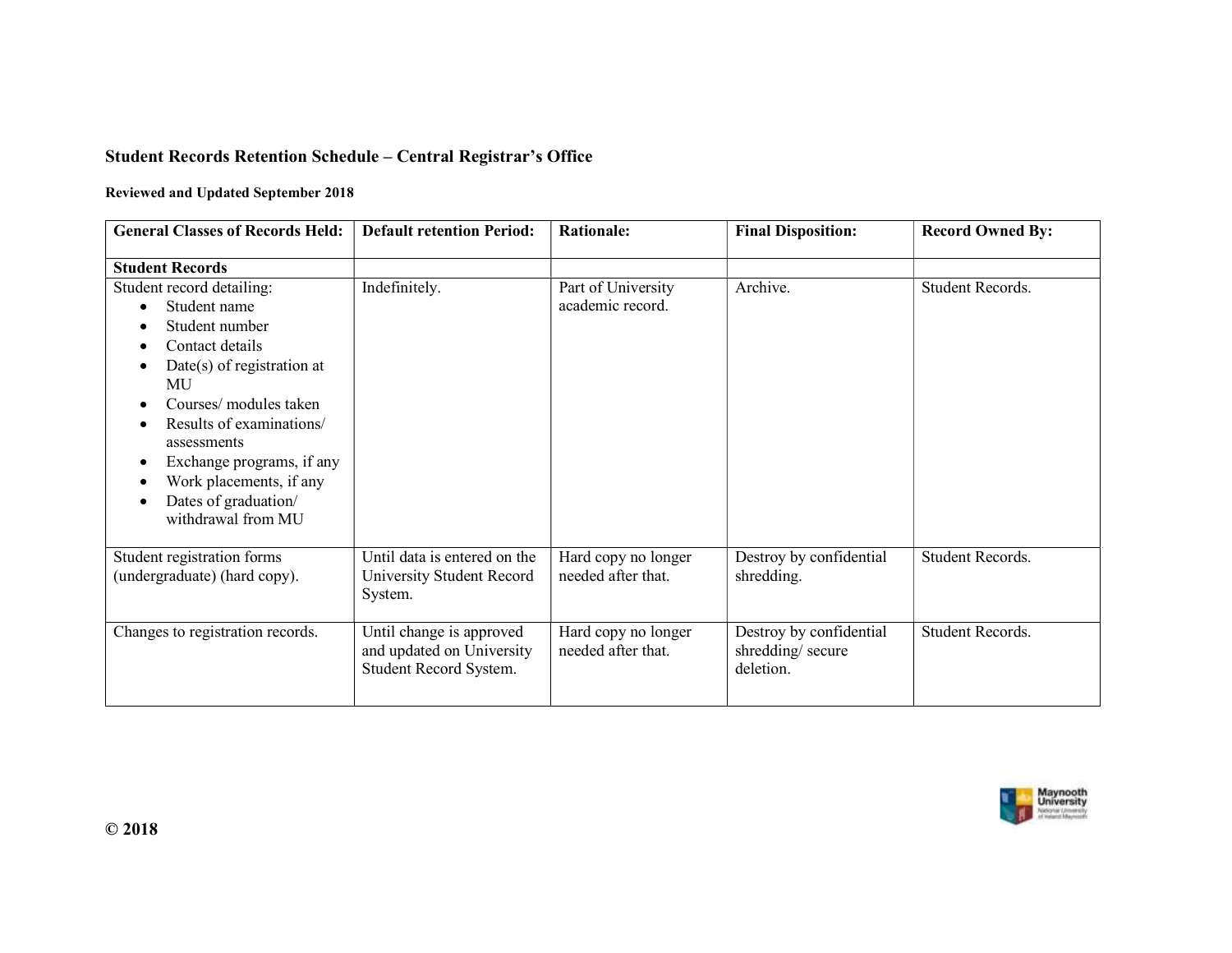| <b>General Classes of Records Held:</b>                                                          | <b>Default retention Period:</b>                                   | <b>Rationale:</b>                                  | <b>Final Disposition:</b>                                                                  | <b>Record Owned By:</b>                   |
|--------------------------------------------------------------------------------------------------|--------------------------------------------------------------------|----------------------------------------------------|--------------------------------------------------------------------------------------------|-------------------------------------------|
| Changes to biographical records.                                                                 | Until change is updated on<br>University Student Record<br>System. | Hard copy no longer<br>needed after that.          | Destroy by confidential<br>shredding/secure<br>deletion.                                   | Student Records.                          |
| Deferral and withdrawal records.                                                                 | Duration of studies plus<br>one year.                              | Hard copy no longer<br>needed after that.          | Destroy by confidential<br>shredding/secure<br>deletion.                                   | Student Records.                          |
| Student registration forms<br>(postgraduate) (hard copy).                                        | Until data is entered on<br>Student Record System.                 | Hard copy no longer<br>needed after that.          | Destroy by confidential<br>shredding/secure<br>deletion.                                   | Student Records.                          |
| Student applications for transfer.                                                               | Duration of studies plus<br>one year.                              |                                                    | Destroy by confidential<br>shredding/secure<br>deletion.                                   | Student Records.                          |
| General correspondence with<br>students.                                                         | Retain until matters raised<br>are actioned or queried.            | Data minimisation: no<br>longer needed after that. | Destroy by confidential<br>shredding/secure<br>deletion.                                   | Student Records/<br>Department or School. |
| <b>Disciplinary Records</b>                                                                      |                                                                    |                                                    |                                                                                            |                                           |
| Minor offences.                                                                                  | Duration of studies plus<br>seven years.                           |                                                    | Destroy by confidential<br>shredding/secure<br>deletion.                                   | Office of the Registrar.                  |
| Major offences e.g. resulting in<br>suspension or expulsion or referral<br>to An Garda Siochána. | Duration of studies plus<br>twenty-five years, then<br>review.     |                                                    | Destroy by confidential<br>shredding/secure deletion<br>or archive depending on<br>review. | Office of the Registrar.                  |

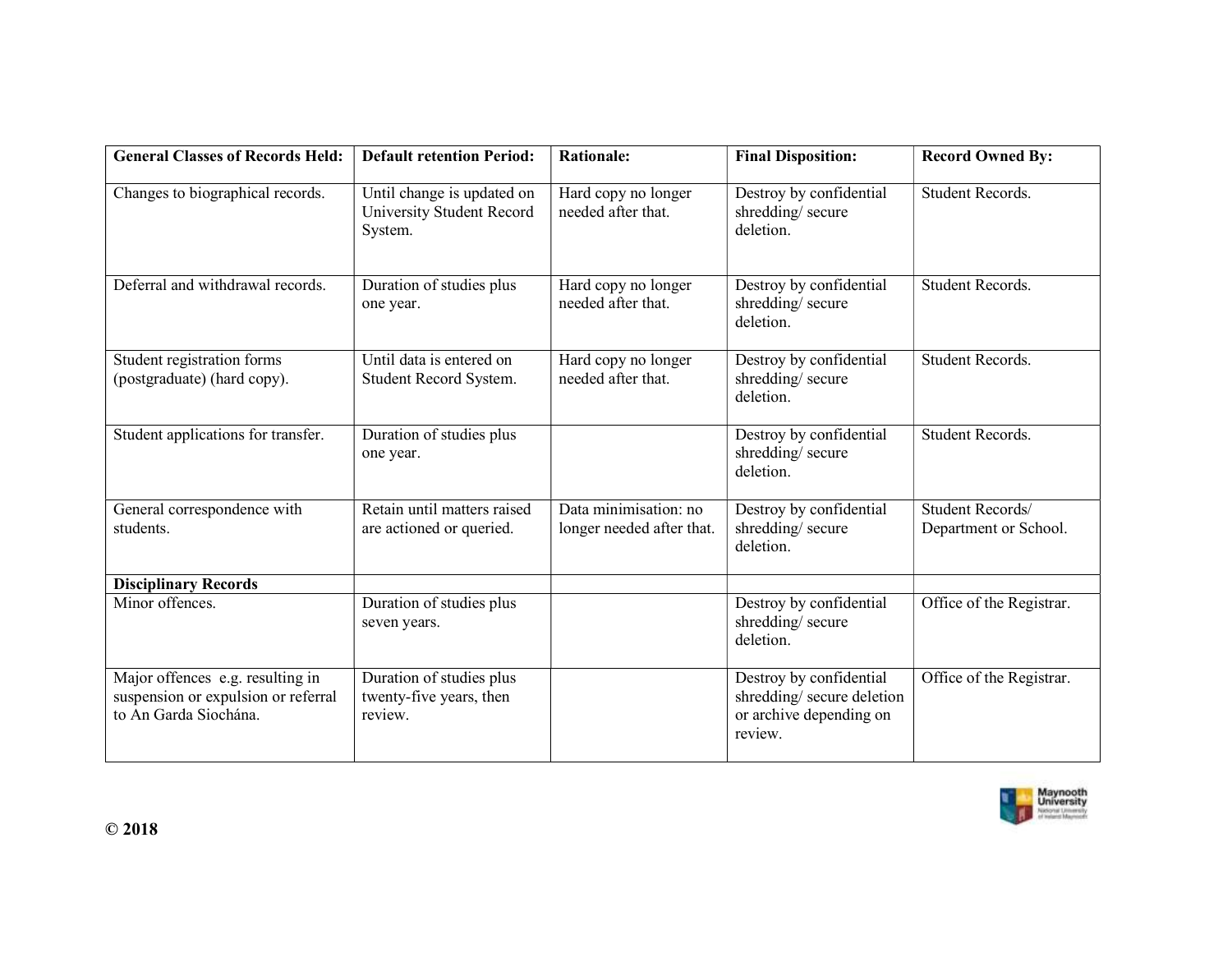| <b>General Classes of Records Held:</b>                         | <b>Default retention Period:</b>                                                                                      | <b>Rationale:</b>                                                                                                                                   | <b>Final Disposition:</b>                                | <b>Record Owned By:</b>                               |
|-----------------------------------------------------------------|-----------------------------------------------------------------------------------------------------------------------|-----------------------------------------------------------------------------------------------------------------------------------------------------|----------------------------------------------------------|-------------------------------------------------------|
| <b>International Office Records</b>                             |                                                                                                                       |                                                                                                                                                     |                                                          |                                                       |
| Overseas recruitment / exchange<br>records.                     | Duration of agreement with<br>agent plus two years unless<br>other retention period is<br>specified in the agreement. | Records no longer<br>needed after this point.<br>Student exchanges will<br>be recorded in the core<br>record of each student<br>where this applies. | Destroy by confidential<br>shredding/secure<br>deletion. | International Office.                                 |
| <b>Examination Records</b>                                      |                                                                                                                       |                                                                                                                                                     |                                                          |                                                       |
| Attendance registers/sheets.                                    | Duration of studies.                                                                                                  | Some courses have<br>minimum attendance<br>criteria.                                                                                                | Destroy by confidential<br>shredding/secure<br>deletion. | Department/ School.                                   |
| Sickness Forms/ medical certs for<br>extenuating circumstances. | 5 years.                                                                                                              | May have relevance to<br>student's assessment.                                                                                                      | Destroy by confidential<br>shredding/secure<br>deletion. | Department/ School.                                   |
| <b>Student Placement Records/</b><br>Reports.                   | Duration of Studies plus<br>one year.                                                                                 | May have relevance to<br>student's assessment.                                                                                                      | Destroy by confidential<br>shredding/secure<br>deletion. | University Placement<br>Office/Department/<br>School. |
| Examination papers.                                             | Indefinitely.                                                                                                         | Part of University<br>record.                                                                                                                       | Archive.                                                 | Examinations Office.                                  |
| Examination scripts.                                            | 13 months.                                                                                                            | To facilitate appeals.                                                                                                                              | Destroy by confidential<br>shredding.                    | Examinations Office.                                  |
| External examiners reports.                                     | Indefinitely.                                                                                                         | Part of University<br>record.                                                                                                                       | Archive.                                                 | Examination Office.                                   |

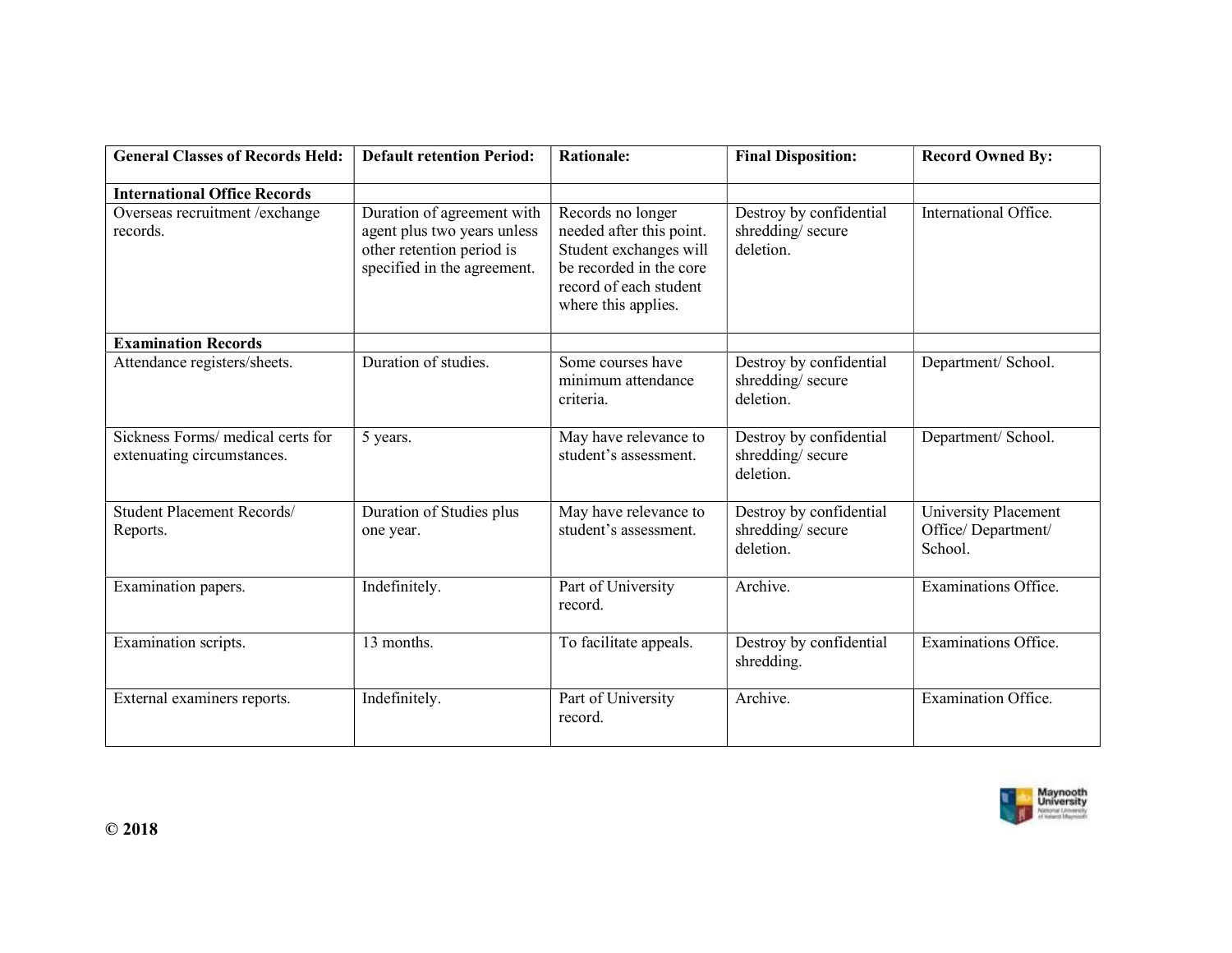| <b>General Classes of Records Held:</b>                           | <b>Default retention Period:</b>                                                                                        | <b>Rationale:</b>                                                                             | <b>Final Disposition:</b>                                | <b>Record Owned By:</b>                    |
|-------------------------------------------------------------------|-------------------------------------------------------------------------------------------------------------------------|-----------------------------------------------------------------------------------------------|----------------------------------------------------------|--------------------------------------------|
| <b>Examination Board meeting</b><br>records.                      | Indefinitely.                                                                                                           | Part of University<br>record.                                                                 | Archive.                                                 | Examination Office.                        |
| Records of Project<br>Grades/Examination grades.                  | Indefinitely<br>(electronically).                                                                                       | Part of University<br>record.                                                                 | Archive.                                                 | Examination Office.                        |
| Formal signed result sheets<br>Broad sheets and Class pass lists. | Indefinitely.                                                                                                           | Part of University<br>record.                                                                 | Archive.                                                 | Examination Office.                        |
| Postgraduate theses.                                              | Indefinitely.                                                                                                           | Part of University<br>record.                                                                 | Archive.                                                 | Examination Office.                        |
| Progress records post-graduate<br>students.                       | Duration of studies plus<br>one year.                                                                                   | Essential towards the<br>students' overall<br>assessment.                                     | Destroy by confidential<br>shredding/secure<br>deletion. | Graduate Studies/<br>Department or School. |
| Student awards / prizes.                                          | Indefinitely.                                                                                                           | Part of University<br>record.                                                                 | Archive.                                                 | Examination Office.                        |
| <b>Other records</b>                                              |                                                                                                                         |                                                                                               |                                                          |                                            |
| Conferring records.                                               | Indefinitely.                                                                                                           | Part of University<br>record.                                                                 | Archive.                                                 | Conferring Office.                         |
| Alumni records.                                                   | Indefinitely.                                                                                                           | Part of University<br>record.                                                                 | Archive.                                                 | Alumni Office.                             |
| Alumni contact details.                                           | For as long as each<br>individual alumnus<br>consents to be contactable<br>by the Maynooth<br>University Alumni Office. | To facilitate<br>communication between<br>Maynooth University<br>and its alumni<br>community. | Maintain as a current<br>contact database.               | Alumni Office.                             |

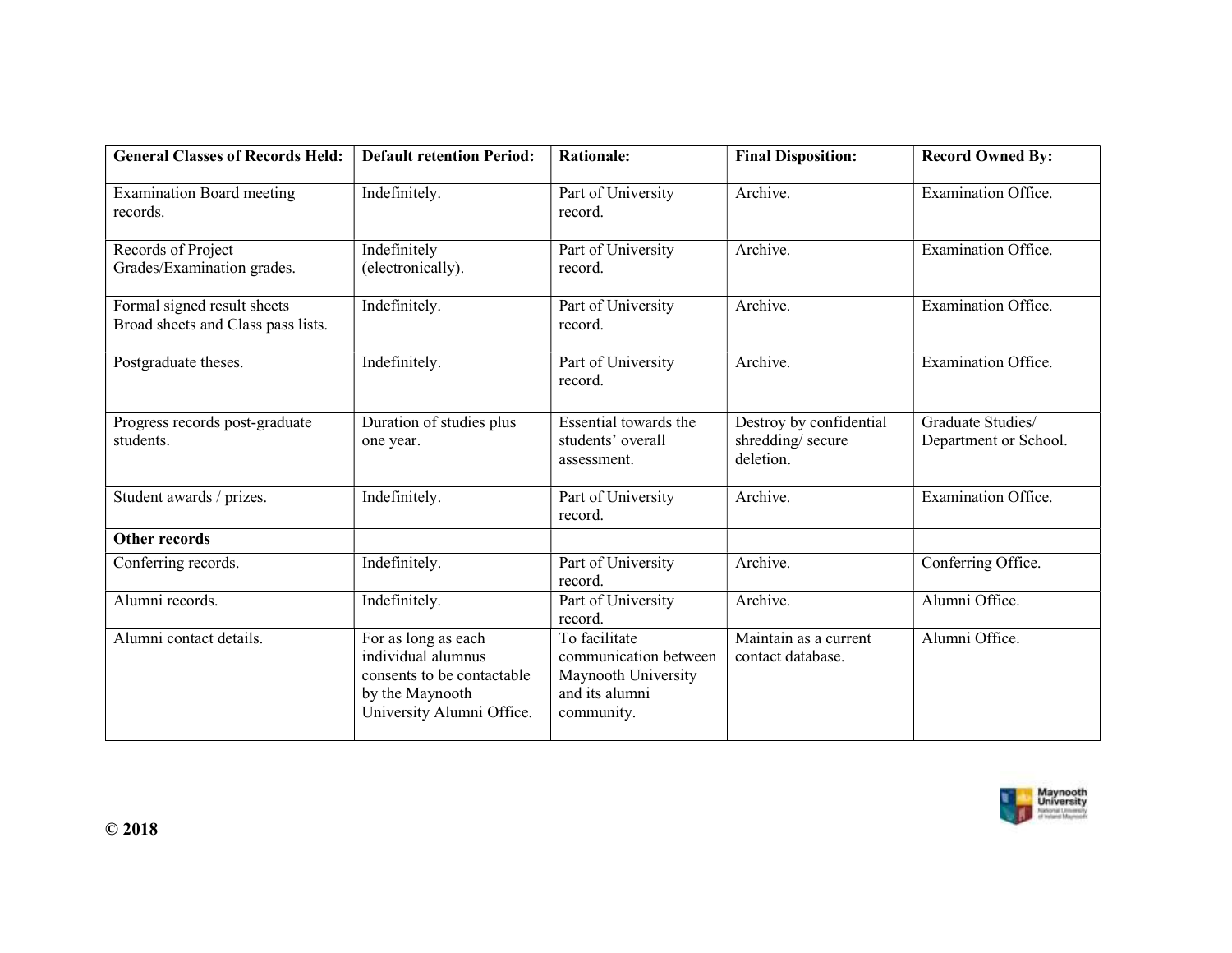| <b>General Classes of Records Held:</b>   | <b>Default retention Period:</b>                                                                                                                                                                                                                         | <b>Rationale:</b>                                                                                                                                            | <b>Final Disposition:</b>                                                              | <b>Record Owned By:</b>        |
|-------------------------------------------|----------------------------------------------------------------------------------------------------------------------------------------------------------------------------------------------------------------------------------------------------------|--------------------------------------------------------------------------------------------------------------------------------------------------------------|----------------------------------------------------------------------------------------|--------------------------------|
| <b>Vetting Records</b>                    |                                                                                                                                                                                                                                                          |                                                                                                                                                              |                                                                                        |                                |
| Originating from Garda Vetting<br>Bureau. | Studies plus one year or<br>until superseded by another<br>vetting report.                                                                                                                                                                               | Student in official<br>relationship with the<br>University.                                                                                                  | Destroy by confidential<br>shredding/secure<br>deletion.                               | Vetting Office.                |
| Other vetting agencies.                   | Studies plus one year or<br>until superseded by another<br>vetting report.                                                                                                                                                                               | Student in official<br>relationship with the<br>University.                                                                                                  | Destroy by confidential<br>shredding/secure<br>deletion.                               | Vetting Office.                |
| <b>Admissions records</b>                 |                                                                                                                                                                                                                                                          |                                                                                                                                                              |                                                                                        |                                |
| Inquiry.                                  | Until the January following<br>the inquirer's Leaving<br>Certificate exam, where<br>relevant, or<br>Until the January following<br>the intended year of entry<br>(in the case of Mature<br>students, EU students,<br>transfer students, TY<br>students). | Details have been<br>provided so MU can<br>communicate with<br>prospective students and<br>also assess effectiveness<br>of student recruitment<br>campaigns. | Destroy by confidential<br>shredding/secure deletion<br>from the relevant<br>database. | Admissions Office.             |
| Non-standard selection records.           | Duration of course plus 1<br>year.                                                                                                                                                                                                                       | To enable assessment of<br>student recruitment, and<br>to allow for any<br>potential challenges<br>under Equality<br>legislation.                            | Destroy by confidential<br>shredding/secure<br>deletion.                               | Admissions / Access<br>Office. |